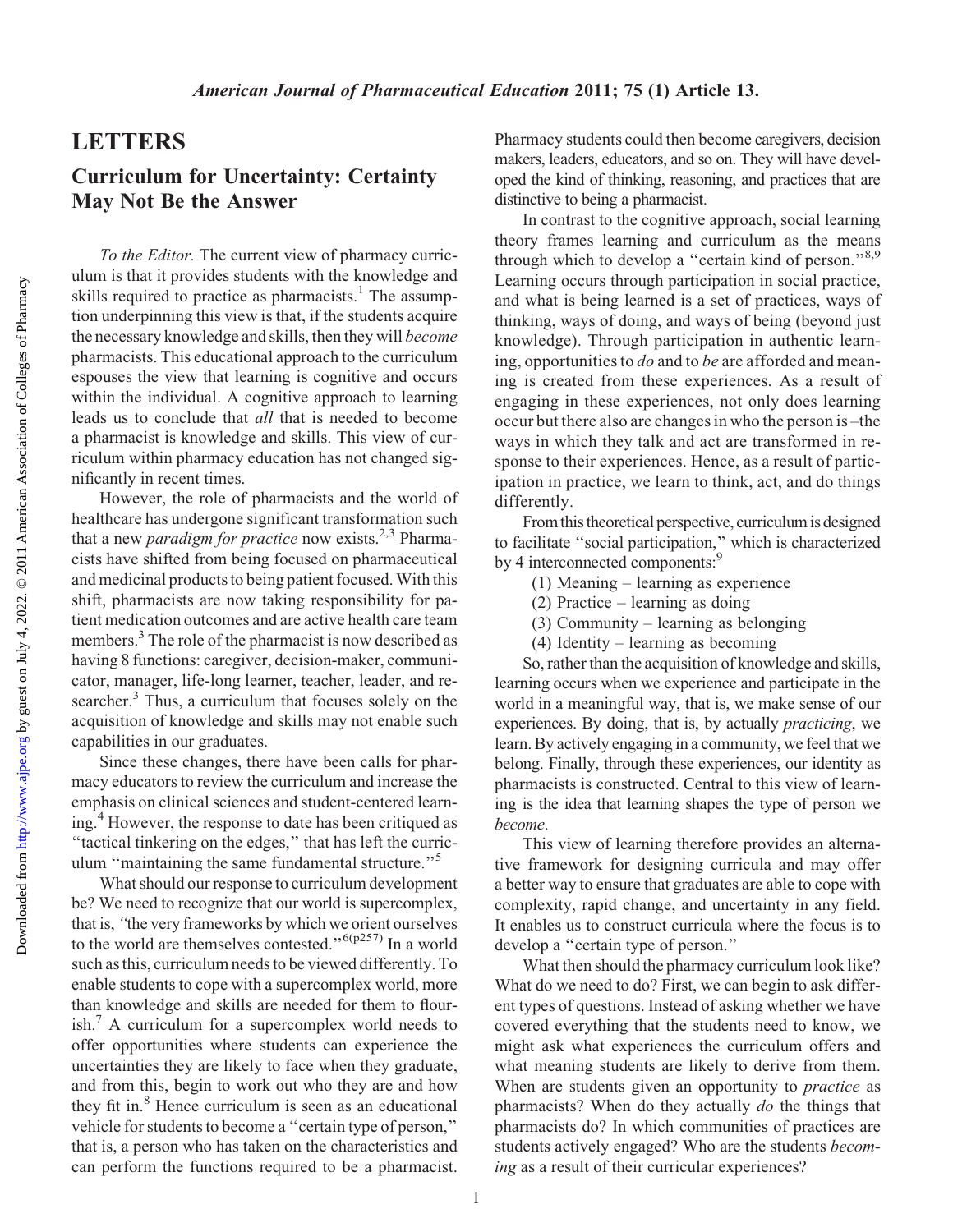Hence, we propose, as others have done in the past,  $5,10$ that for an uncertain and ever-changing world, the pharmacy curriculum needs to be reconsidered. Social learning theory offers a potentially useful framework through which to do so. With this view, the curriculum aims to develop pharmacists who are a ''certain kind of person,'' a person who will think, act, and do things in a way that shows they are truly patient-centered pharmacists. Perhaps then we can stop tinkering with knowledge and skills and truly transform the pharmacy curriculum.

Lisa Nissen, PhD, Ian Coombes, PhD,<sup>a,c</sup> MiaO'Brien, PhD<sup>b</sup> Schools of Pharmacy<sup>a</sup> and Education,<sup>b</sup> The University of

Queensland, Australia

<sup>c</sup>Medication Services Queensland, Queensland Health, Australia

#### **REFERENCES**

1. Stewart PJ. Where should we be going in pharmacy education? J Pharm Pract Res. 2008;38(3):176-8.

2. Droege M, Leonard ST, Baldwin HJ. Definitions and meaning of health and illness. In: Rickles NM, Wertheimer AI, Smith MC, eds. Social and Behavioural Aspects of Pharmaceutical Care. 2nd ed. Boston: Jones and Bartlett Publishers; 2010.

3. Wledenmayer K, Summers R, Mackle C, Gous A, Everard M. Developing pharmacy practice: a focus on patient care. Geneva: World Health Organization, International Pharmaceutical Federation; 2006.

4. International Pharmaceutical Federation. A global framework for quality assurance of pharmacy education. In: The International Forum for Quality Assurance of Pharmacy Education. The Hague, The Netherlands: International Pharmaceutical Federation; 2008. 5. Austin Z, Duncan-Hewitt W. Faculty, student, and practitioner development within a community of practice. Am J Pharm Educ. 2005;69(3):Article 55.

6. Barnett R. Supercomplexity and the Curriculum. Studies in Higher Education. 2000;25(3):255-65.

7. Barnett R, Coate K. Engaging the Curriculum in Higher Education. Maidenhead: Society for Research into Higher Education & Open University Press; 2005.

8. Gee JP. Chapter 3: Identity as an Analytic Lens for Research in Education. Rev Res Educ. 2000;25(1):99-125.

9. Wenger E. Communities of Practice: Learning, meaning and identity. Cambridge: Cambridge University Press; 1998.

10. Duncan-Hewitt W, Austin Z. Pharmacy schools as expert communities of practice? A proposal to radically restructure pharmacy education to optimize learning. Am J Pharm Educ. 2005;69(3): Article 54.

#### Using the OSCE strategy for APPEs?

To the Editor. We read with great interest Dr. Sturpe's description of objective structured clinical examinations (OSCEs) at United States Schools/Colleges of Pharmacy.1 Improving test reliability is a central tenet to the ''objective''

term in OSCEs. Content specificity is a concern with OSCE assessments and increasing the number of stations vastly improves test reliability.2 Dr. Sturpe's instruction on the number of OSCE stations required for suitable test reliability is very instructive, with a suggested 12-16 stations.

Assessment drives learning so the test reliability of assessments should be a key concern for pharmacy educators. While numerous versions of advanced pharmacy practice experience (APPE) evaluations are used at colleges and schools of pharmacy around the country, test reliability of evaluations should be an important consideration. If APPEs were conceptually thought of as analogous to OSCE stations, then together as an OSCE they can speak to a common ability of learners, ie, the ability to practice pharmacy in a number of environments. This ability continuum can range from limited to expansive, but students can fall anywhere along that spectrum.

Individual APPE rotation objectives must be linked to terminal school or college outcomes, and overall experience assessments mapped to these required objectives. Overall experience assessments should be standardized between preceptors and sites to ensure that students are assessed in a similar manner. An example using SOAP notes as part of an overall experience assessment, notes should be assessed more than once in a single APPE and then repeated among multiple core APPEs (ie, 3 notes/ APPE over 4 APPEs would provide 12 evaluations).

Additional ''stations'' also could be included to complement APPE assessments, similar to the variations that Hodge describes.<sup>3</sup> Test reliability should be enhanced with additional rigorous assessments of similar APPE objectives – as long as all evaluations are assessing a similar ability in students. An advantage of including additional assessments is that they provide a reliable, standardized means of critical evaluation for all students. Examples of additional assessments include: a final-year student presentation demonstrating evidence-based medicine skills,<sup>4</sup> the National Association of Boards of Pharmacy's Pharmacy Curriculum Outcomes Assessment, or an individual college or school's outcome-based examination prior to APPEs.

Undoubtedly, colleges and schools of pharmacy are investing significant resources into experiential programs and sites. How rigorous (ie, reliable) are methods of evaluation? We forward an alternate paradigm for thinking of APPE evaluations using the strengths of an OSCE approach (ie, improved assessment reliability through greater station numbers). Additionally, some colleges and schools interested in performance-based assessment (such as with an OSCE) may be struggling with finding resources to implement this evaluation. Using experiential programs may foster use of an OSCE approach to assessment.

Christy Noble, MEd,<sup>a</sup> P. Nicholas Shaw, PhD,<sup>a</sup>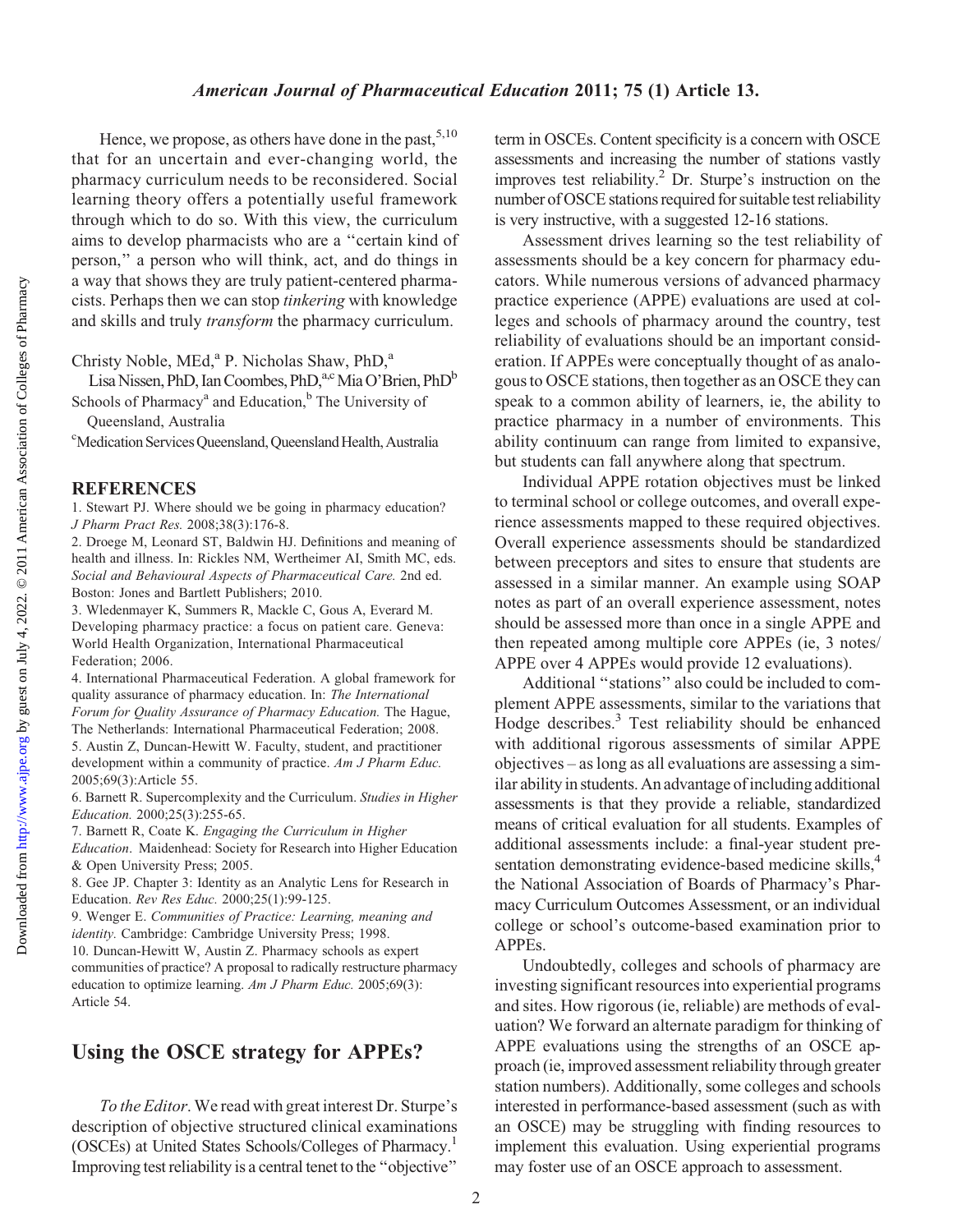Downloaded from

Michael J. Peeters, PharmD, MEd,<sup>a</sup> Craig D. Cox, Pharm $D^b$ <sup>a</sup> University of Toledo College of Pharmacy <sup>b</sup>Texas Tech University Health Sciences Center School of Pharmacy

#### **REFERENCES**

1. Sturpe DA. Objective structured clinical examinations in doctor of pharmacy programs in the United States. Am J Pharm Educ. 2010;74(8):Article 148.

2. Eva KW, Neville AJ, Norman GR. Exploring the etiology of content specificity: factors influencing analogic transfer and problem solving. Acad Med. 1998;73(10):S1-S5.

3. Hodges B. OSCE! Variations on a theme by Harden. Med Educ. 2003;37(12):1134-1140.

4. Peeters MJ, Sahloff EG, Stone GE. A standardized rubric for student presentations. Am J Pharm Educ. 2010;74(9):Article 171.

### Using Facebook Within a Pharmacy Elective Course

To the Editor. In her recent article,  $Estus<sup>1</sup>$  described the use of the social networking Web site Facebook as a component of an elective course within a pharmacy school curriculum. At our institution, we developed an adult ambulatory care pharmacy elective course that attempted to incorporate Facebook in a similar manner. We considered using this method of instruction as reports have estimated that 80%-90% of college students in the United States have Facebook profiles.<sup>2</sup> Similarly, a study among pharmacy students found that 88% of students have an existing Facebook profile with  $53\%$  logging in at least daily.<sup>3</sup> Despite the popularity of social networking, prior to course development a search was completed that was unable to identify any literature pertaining to the use of Facebook within pharmacy curriculum.

One of the objectives for the ambulatory care elective course was to begin exposing students to the continual learning process that is necessary throughout a pharmacist's career. It was felt that Facebook would be a unique and innovative way to approach this concept in a method that most students were already using. Our course involved assigning 2-3 students per week as Facebook moderators. These moderators would be responsible for leading informal Facebook discussions about topics being reviewed in class and other newsworthy topics or debates relevant to ambulatory care pharmacy. Students not assigned as moderators were expected to contribute to these informal discussions during the week. Students would earn points throughout the semester based on the frequency and content of their posts. While acting as moderator, students would earn additional points for their role and were to be

evaluated by faculty members on the quality of information posted, how well the overall conversation was promoted among peers, and the ability to accept differing opinions about the information that was posted.

Thirty students enrolled in the course; however, during the first week of the semester, enrollment dropped to fewer than 10 students. The decision was ultimately made to cancel the class. A survey was sent to the students who dropped the course to assess why enrollment dropped. Among other items, students were asked which aspects of the course they liked the most and the least. We found that 91% listed Facebook as one of the aspects they liked the least, but only 45% were not interested in participating in the Facebook group. Some of the comments regarding the use of Facebook in the educational setting included: ''I consider Facebook to be for social enjoyment rather than homework," "I don't think Facebook discussion is an appropriate or professional setting,'' and ''I do not think Facebook belongs as part of course-work because it is more for social things.''

While initially discouraged by this response, as educators we believe that there is still a valuable role in expanding learning beyond the traditional classroom model through methods commonly used by pharmacy students. We are encouraged by the success of  $Estus<sup>1</sup>$  in incorporating this educational medium into her course. Our current plan is to modify certain aspects of the course and offer the elective again in the future, complete with a Facebook component. We likely will share the success of Estus<sup>1</sup> and the use of Facebook as an educational tool in our course introduction to expose students to the alternative learning strategies being used by their peers.

Ashley H. Vincent, PharmD, Zachary A. Weber, PharmD Purdue University college of Pharmacy

#### **REFERENCES**

1. Estus EL. Using Facebook within a geriatric pharmacotherapy course. Am J Pharm Educ. 2010;74(8):Article 145 2. Educause. Seven things you should know about Facebook II. Educause Learning Initiative; 2007. http://net.educause.edu/ir/ library/pdf/ELI7025.pdf Accessed January 13, 2011. 3. Cain J, Scott DR, Akers P. Pharmacy students' Facebook activity and opinions regarding accountability and e-professionalism. Am J Pharm Educ. 2009;73(6):Article 104.

## Bachelor of Pharmacy Degree in Cuba: New Educational Challenges

To the Editor. The principal pharmacy degree offered by Cuban universities is a 5-year bachelor of pharmacy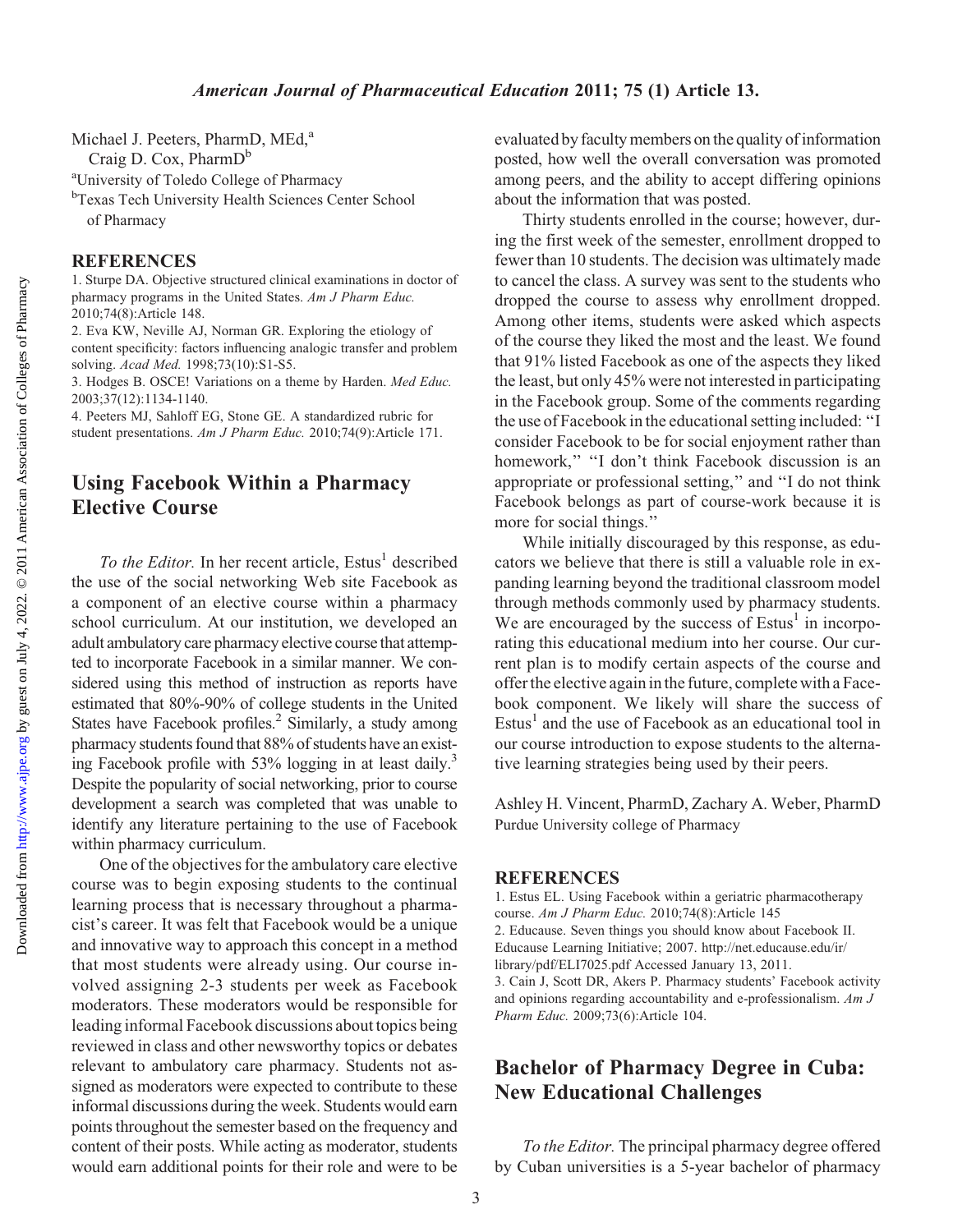<http://www.ajpe.org>

Downloaded from

degree. In Cuba, all colleges and schools of pharmacy are public. The Ministry of Higher Education is responsible for policy in matters of undergraduate and postgraduate education. Additionally, the National Council on Pharmaceutical Education (NCPE) releases its revised competency standards and guidelines, which require colleges and schools of pharmacy in Cuba to evaluate their educational outcomes for accreditation. All pharmacy programs are accredited by the Cuban Council for Accreditation of Higher Education (CCAHE), the body responsible for developing and evaluating educational standards.<sup>1,2</sup>

In Cuba, as in other countries around the world, the pharmacy profession has moved from a product orientation (dispensing medications) to a patient focus. The main change currently affecting practice is the introduction of pharmaceutical care as a professional model. Pharmaceutical care is a patient-centered, outcome-oriented, contemporary pharmacy practice that requires the pharmacist to work in concert with the patient and the patient's health care providers to promote health, prevent disease, and assess, monitor, initiate, and modify medication use so that pharmacotherapy is safe and effective.3 Given the public nature of the health care system in Cuba, the government has adopted initiatives to encourage pharmacists to apply this new professional practice; thus, pharmaceutical care was considered in Cuban pharmacy legislation in 2005.4 Some pharmacists have adopted pharmaceutical care as the guiding principle for the profession, and assume responsibility for the detection, prevention, and resolution of actual or potential drugrelated problems.<sup>5,6</sup>

Cuba is grappling with the need to expand, enhance, and improve existing education programs for pharmacy students, in light of expanding roles and responsibilities for pharmacists. Accordingly, the curriculum has been revised significantly to provide the education and experiential training that will provide the student with the knowledge, skills, and ability required of the pharmacy practitioner in the 21st century. Many factors, such as Cubans' increasing need for pharmaceutical products and services, have influenced changes in the pharmacy curricula. These considerations led to the incorporation of social pharmacy in the curriculum. Understanding that social pharmacy is an interdisciplinary discipline that enables pharmacists to act, take part in, and take responsibility for drug matters at a societal level, $\frac{7}{7}$  this initiative was introduced to provide students with more opportunities and exercises to improve communication competence, critical thinking, problem solving, and analytical and ethical reasoning. The new discipline includes 3 subjects: pharmacy services (includes community and hospital pharmacy and experiences in ambulatory, inpatient, and managed-care environment), management and special

pharmacy services (includes pharmaceutical care practice), and ethics in pharmacy (includes marketing, knowledge of drug distribution, health care delivery systems, ethical principles pertaining to professional practice). At the beginning of the first course in the second year, the concept of social pharmacy is discussed and its importance in the curricula is explained, and students are given the opportunity to express their opinions and perceptions about the social impact of the pharmacy profession. Questions about drug information, patient counselling, drug use, drug-related problems, and compliance are analyzed, using examples from actual practice to illustrate the impact of pharmaceutical care. $8,9$  The goals of the courses are to provide students with a foundation for understanding health and drug laws and regulations, and medicines in a societal context, and to prepare students to counsel patients. Specifically, a management and special pharmacy services course provides the basic concepts to be applied by the student in the 120-hour internship at the end of the fourth year. Pharmaceutical care is considered to be a main component of the internship, and the educational topics include: the philosophy of pharmaceutical care, the process of pharmaceutical care, the strategic planning process, and training in interpersonal communication, marketing, documentation, and team building skills. The social pharmacy discipline represents only 2% of total curriculum hours. An important component of this discipline is the introduction to a variety of teaching and learning methods, with particular emphasis on problembased learning. The most frequent teaching methods used are lectures presented in classrooms, case studies, discussion groups, class assignments, demonstrations, and pharmacy practice experiences.

Cuban pharmacy students are able to speak about pharmaceutical care, and to recognize the differences with other practice models; they retrieve information about patients' most used drugs and common drug-related problems, and obtain information that could support the proposal of a pharmaceutical care plan. Students interact with patients by giving educative lectures, handing out brochures and manuals, and assess the impact of the education given on the patients' knowledge about diseases and treatments during the pharmaceutical care practice course.

The introduction of social pharmacy is the first academic approach to teaching pharmaceutical care in Cuba. The purpose is to continue improving course activities to offer students better opportunities to develop pharmaceutical care during their stay at the university. At the same time, this presents a challenge for pharmacy educators who must implement these new initiatives into pharmacy education, instilling in their students a high level